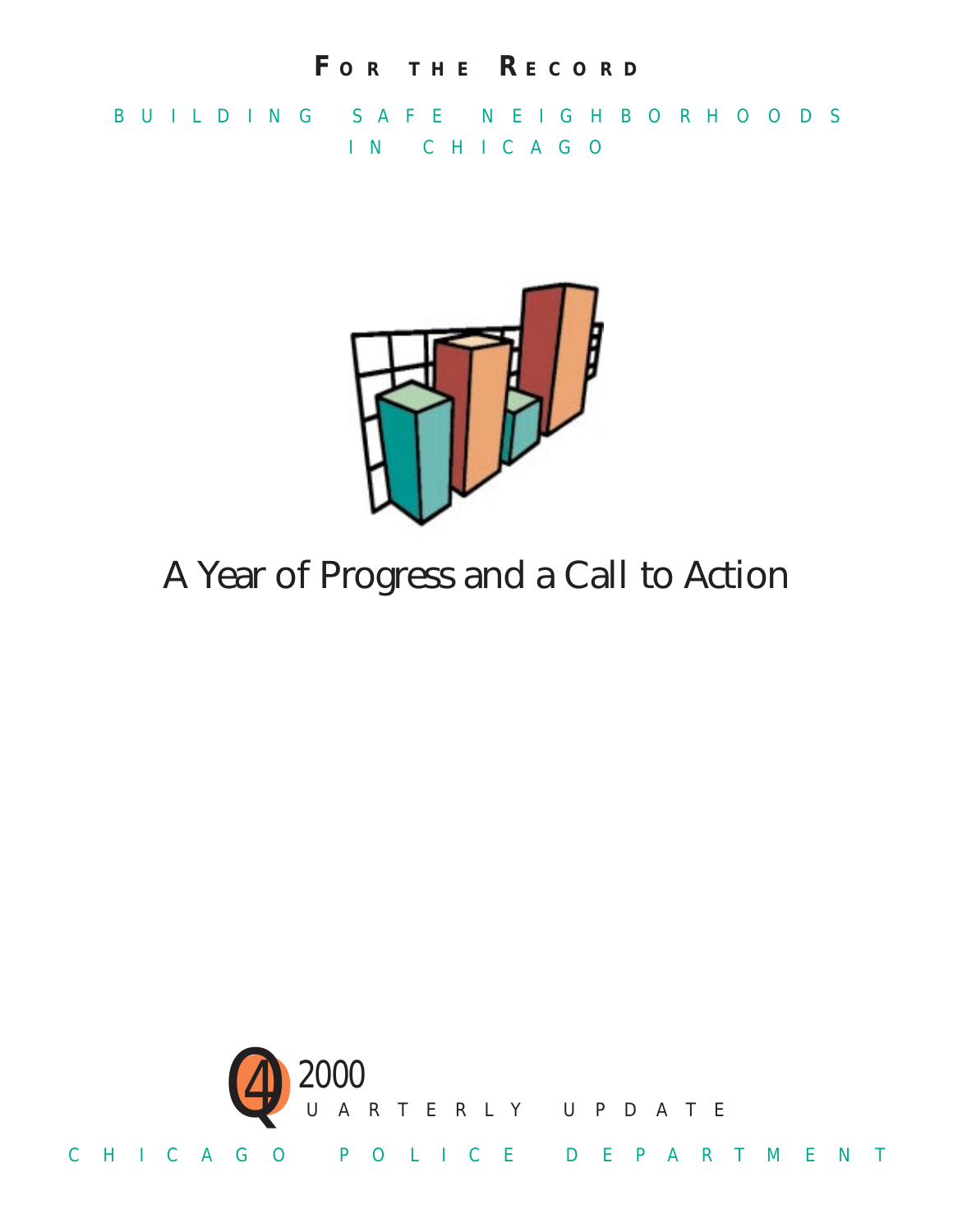#### *Not Just the Stats*

*I'm proud to announce that crime is down again for the ninth year in a row. In 2000, criminal incidents dropped by nearly five percent throughout the City.*

*Significant progress has been made in many of our neighborhoods where crime has historically been the highest. Reductions have been experienced in twenty of our twentyfive police districts.*

*But the important news is not just in the numbers.*

*As always, my focus is directed toward the future and how the Chicago Police Department can balance effective crime control strategies with an equal appreciation of how citizens are treated.* 

*Therefore in 2001, I will not gauge the Department's success based on a reduction of crime alone. My barometer for success will also be based on our ability to meet the community's expectations to improve communication, respect, accountability, freedom from fear, and trust.* 

*We need your help. To continue to reduce crime while earning your trust, we must con*tinue to strengthen our partnership. I know that we work best when we work together.



*Terry G. Hillard Superintendent of Police*

*"20 out of 25 Districts showed a decrease in index crimes in year 2000."*

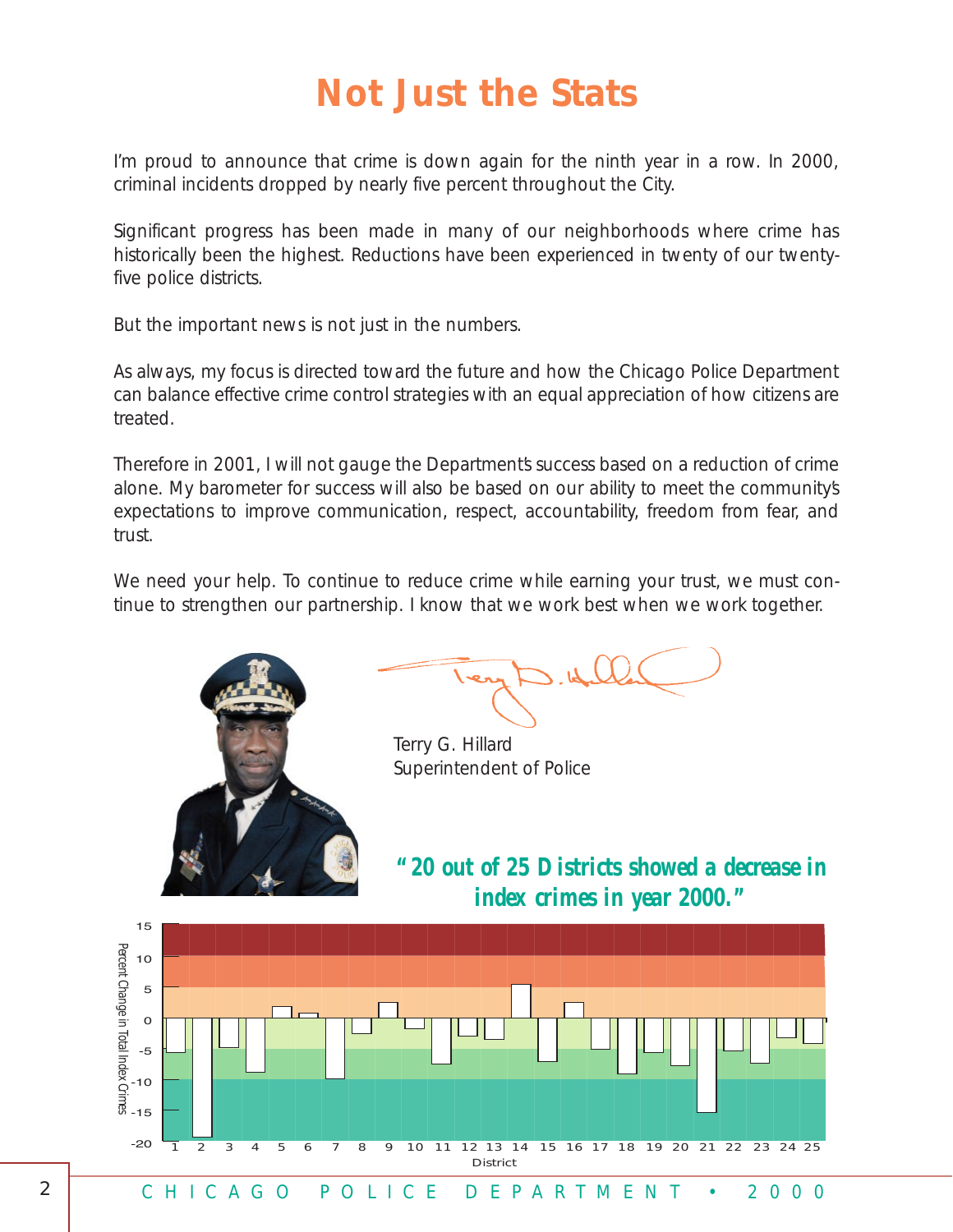# *Index Crimes — 2000*

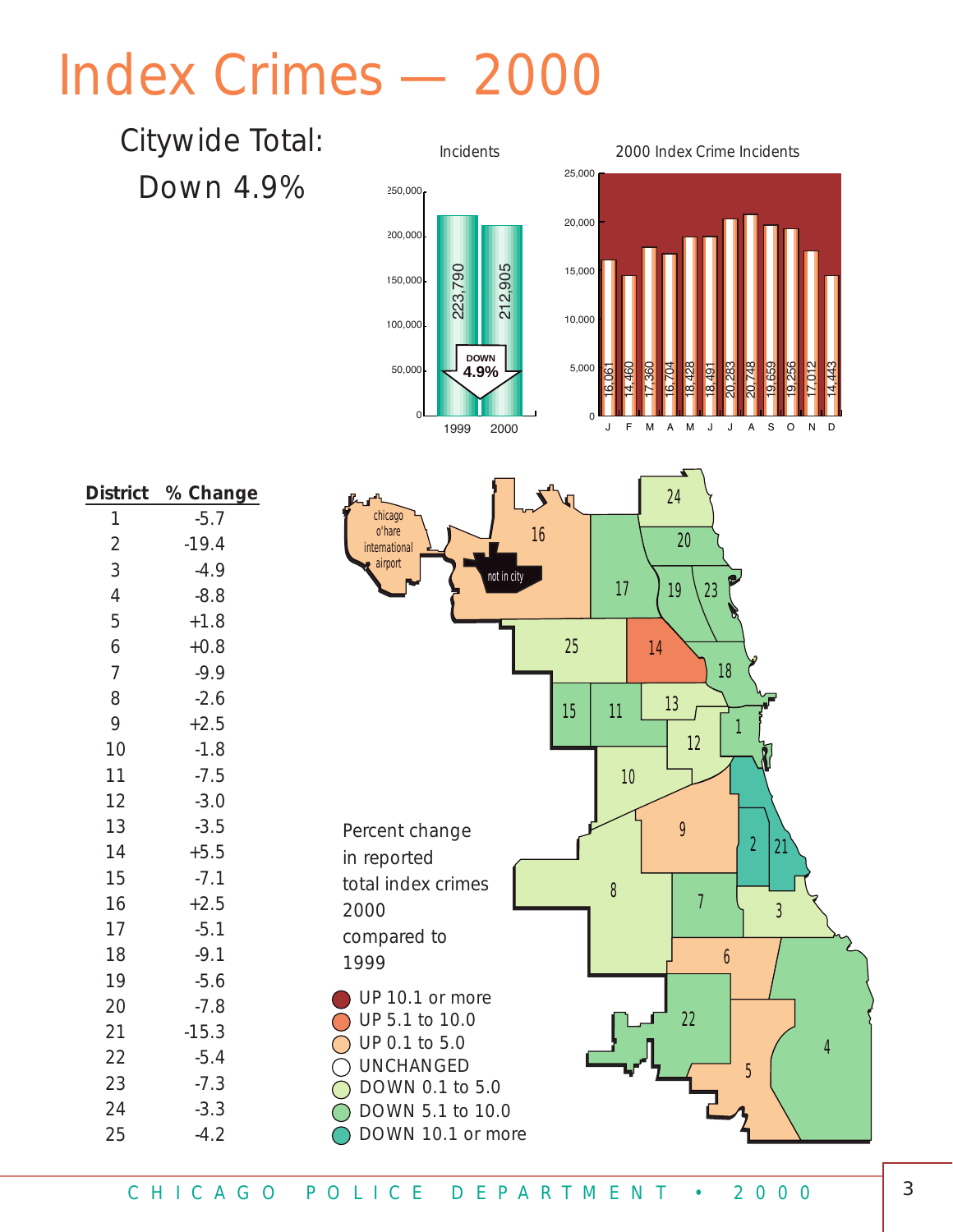# *Violent Index Crimes*

#### *Citywide: Down 4.5%*

**NOTE:** Violent Index Crime for this report includes Homicide, Agg. Assault/Battery, Robbery, and Criminal Sexual Assault.







| Dist. %Chg Dist. %Chg Dist. %Chg Dist. %Chg Dist. %Chg |  |  |  |  |
|--------------------------------------------------------|--|--|--|--|
| 1 +15.5 6 -3.0 11 -10.8 16 -2.7 21 -11.7               |  |  |  |  |
| 2 -16.3 7 -9.0 12 -11.3 17 -2.4 22 -3.9                |  |  |  |  |
| $3 + 0.2 + 6.2 + 6.2 + 13 - 2.4 + 18 - 1.7 + 23 - 1.2$ |  |  |  |  |
| 4 -4.0 9 0.0 14 -2.4 19 -2.5 24 +5.8                   |  |  |  |  |
| 5 +0.4 10 -0.5 15 -3.8 20 -10.2 25 -8.3                |  |  |  |  |
|                                                        |  |  |  |  |

# *Property Index Crimes*

*Citywide: Down 5.0%*

**NOTE:** Property Index Crime for this report includes Burglary, Theft, Vehicular Theft, and Arson.







*15 -8.8*

*20 -7.2*

*25 -3.0*

4 *CHICAGO POLICE DEPARTMENT • 2000*

*5 +2.6*

*10 -2.4*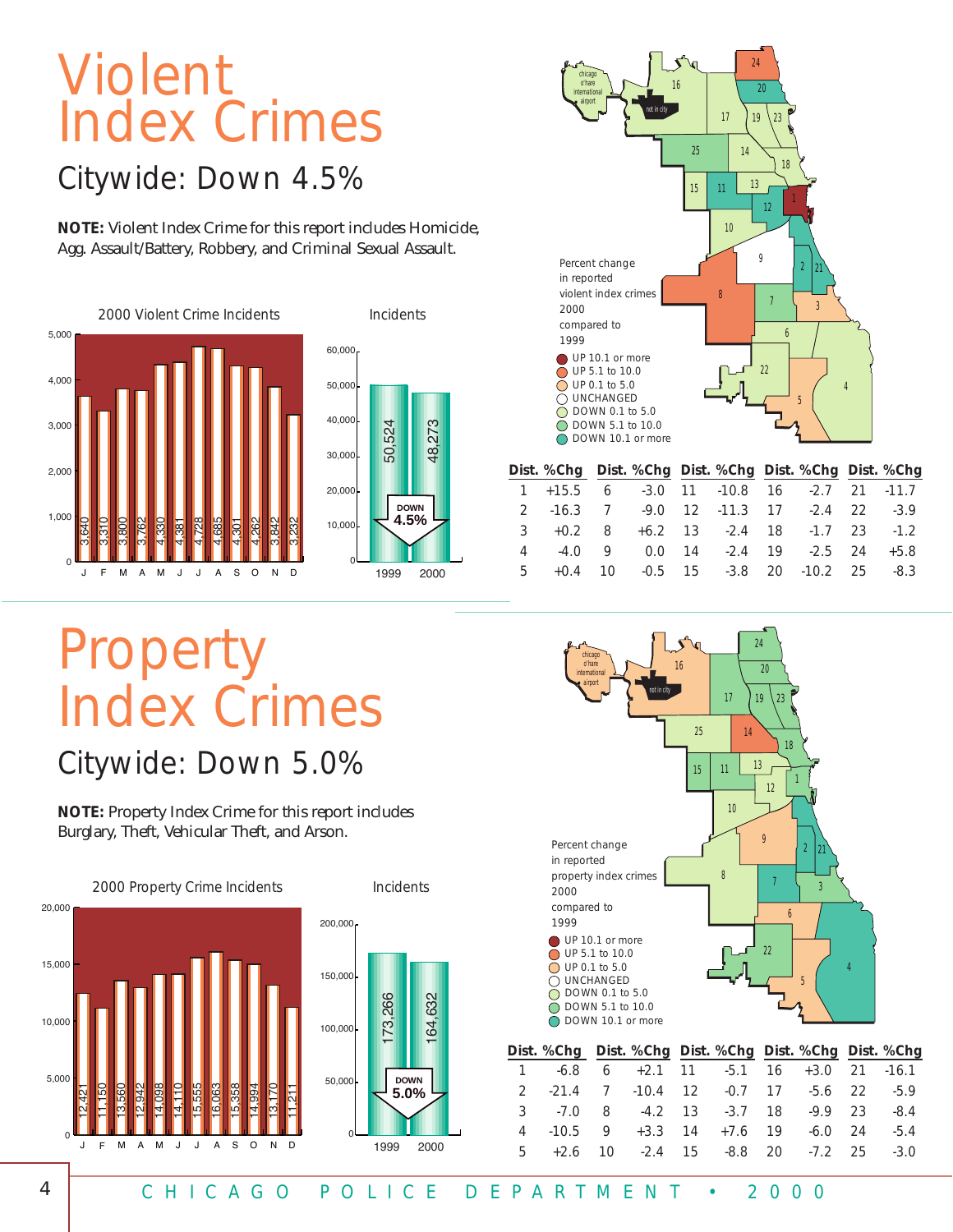#### *Homicide Citywide: Down 2.2%*





#### *Robbery*

*Citywide: Down 3.6%*





#### *Burglary Citywide: Down 5.5%*





#### *Vehicular Theft Citywide: Down 1.9%*





#### *Agg.Assault/Battery Citywide: Down 4.8%*



#### *Criminal Sexual Assault Citywide: Down 8.4%*





#### *Theft*





#### *Arson*

*Citywide: Down 13.9%*



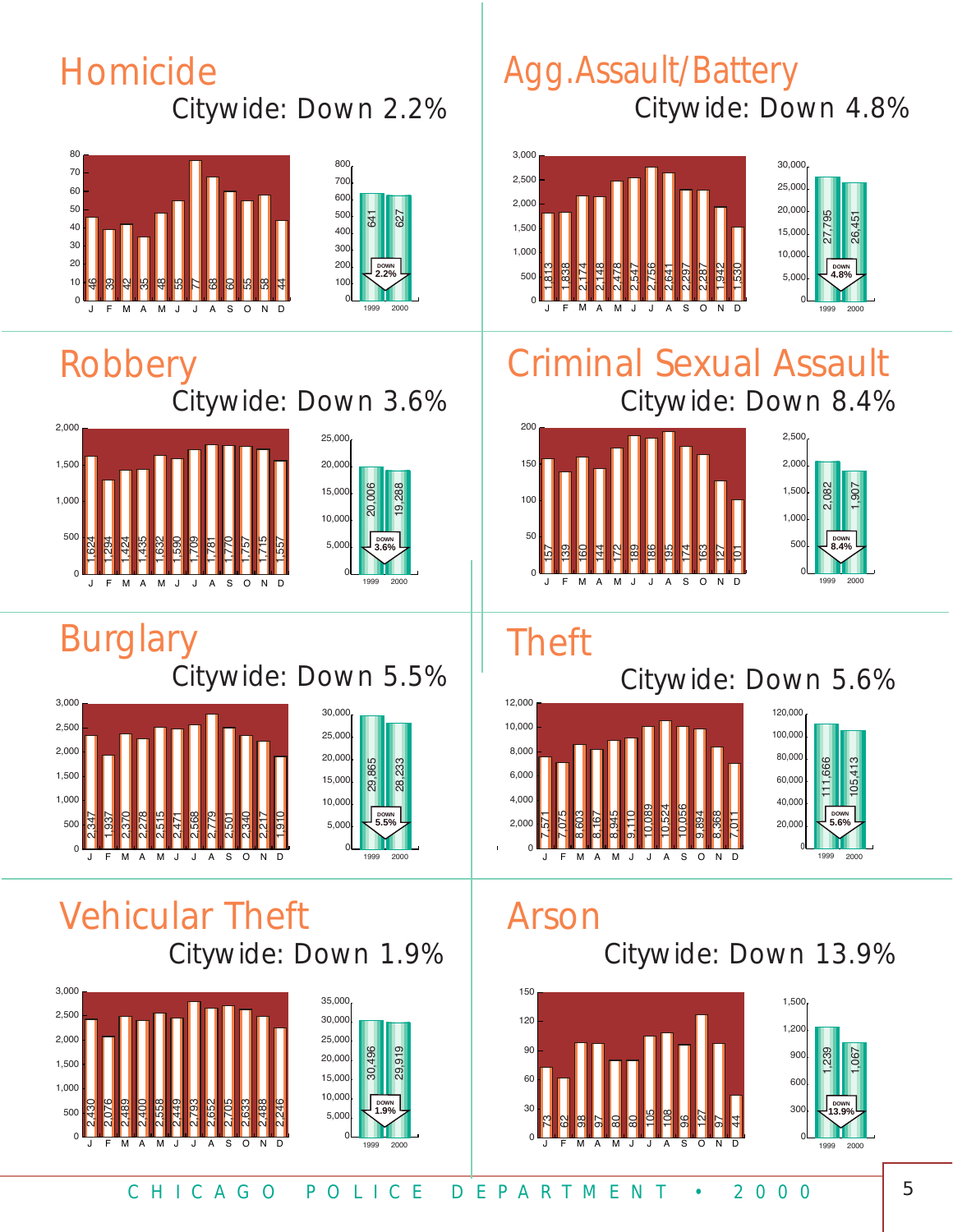



*Property Index Crime Arrests*

*Citywide: Down 0.4%* 





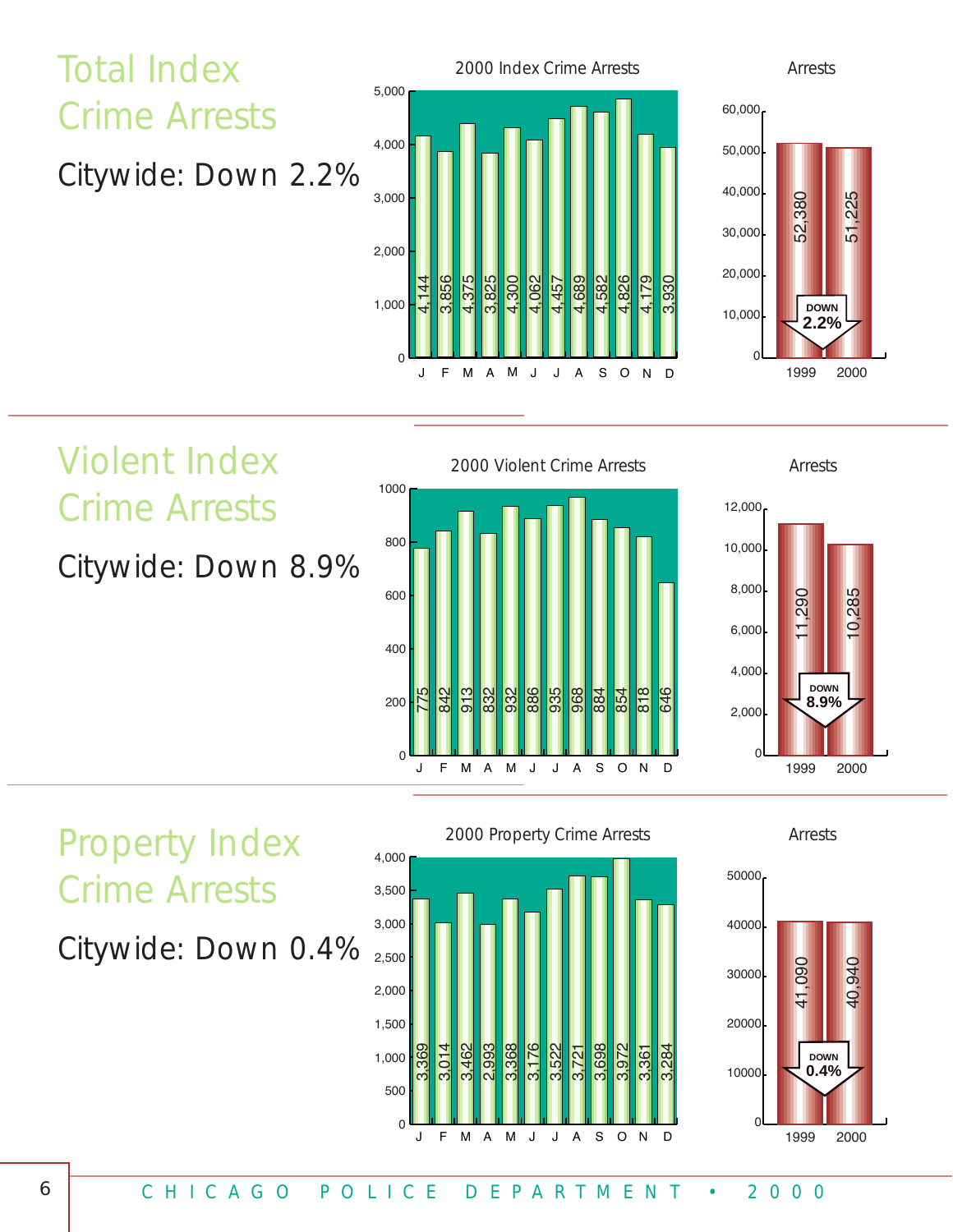#### *Homicide Arrests Citywide: Down 13.5%*





#### *Robbery Arrests Citywide: Down 4.8%*



#### *Burglary Arrests Citywide: Up 0.8%*





 

3,134 2,983

> **DOWN 4.8%**

## *Vehicular Theft Arrests*

*Citywide: Down 2.2%*





#### *Agg.Assault/Battery Arrests Citywide: Down 9.6%*





#### *Sexual Assault Arrests Citywide: Down 15.9%*





## *Theft Arrests*

#### 1,500 2,000 2,500 3,000 2,049 1,828 2,098 1,818 2,094 1,905 2,166 2,254 2,275 2,515 2,107 2,194 J F M AMJ JA SOND 1999 2000



# *Arson Arrests*

*Citywide: Up 10.0%*

*Citywide: Up 0.2%*



<u>त्र</u>